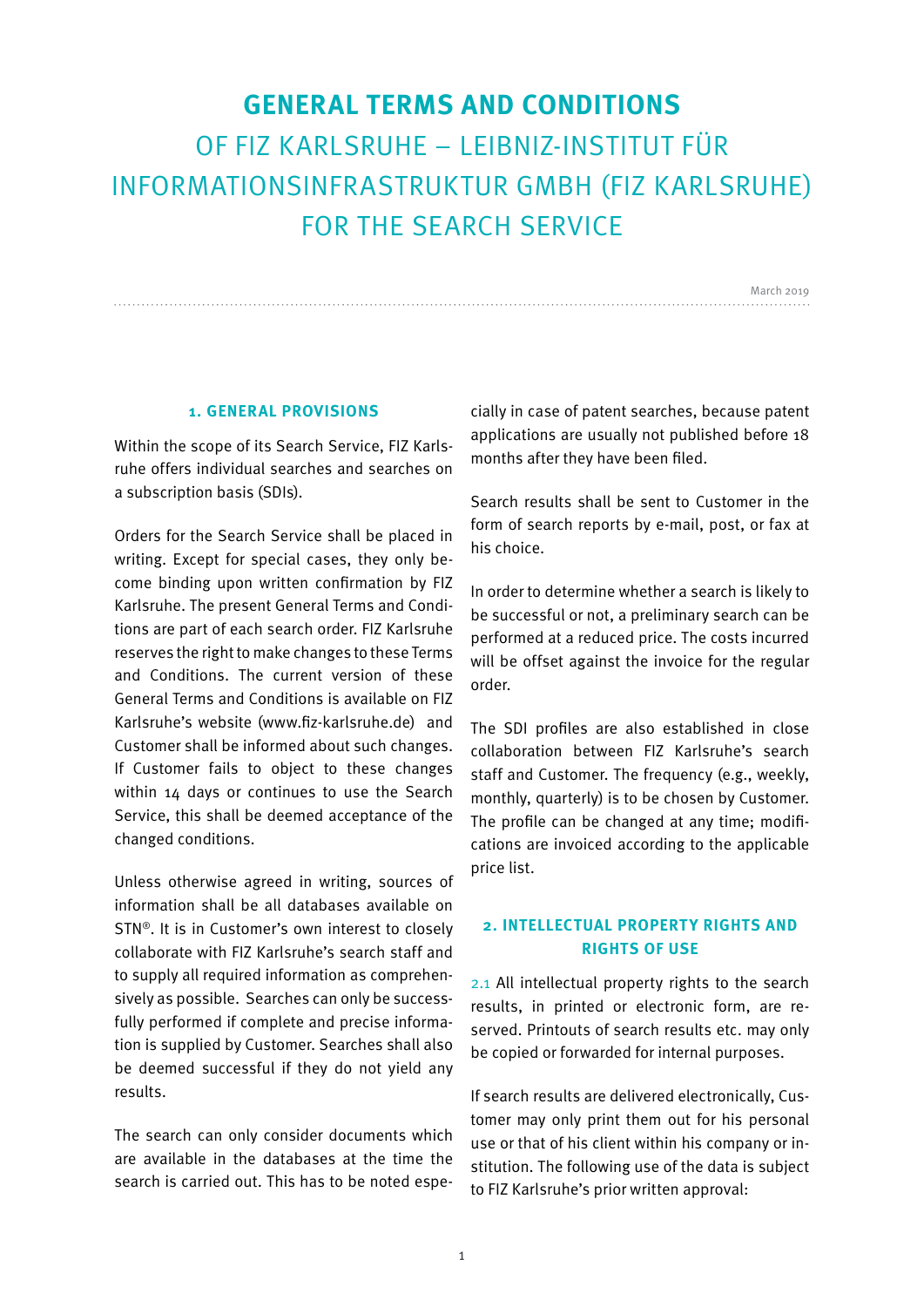- Building a corporate database
- Copying and disseminating the search results, in particular for commercial purposes, and
- Any forwarding of data to third parties which are not part of the ordering company (Customer) or making available the data to third parties. If individual database producers have further restrictions, Customer will be informed accordingly. He shall be obliged to adhere to these rules.
- For more detailed information, please see the terms of use for the Keep&Share Program.

2.2 Information brokers shall only be entitled to use search results for the current search order. They may only forward these results to their customers at the conditions outlined in art. 2.1. above.

2.3 The database producers' restrictions of use as well as their regulations concerning warranty and liability shall be sent to Customer at Customer's request.

## **3. WARRANTY AND LIABILITY**

3.1 FIZ Karlsruhe's search staff shall carry out the searches with due diligence. FIZ Karlsruhe does not make any warranty for completeness and correctness of the search results beyond the contractual obligations described in art. 1. In the event that search results are demonstrably incomplete within this meaning, FIZ Karlsruhe shall perform a subsequent search free of charge. This shall not apply in cases where Customer has not sufficiently specified the subject of the search. Any warranty beyond the warranty stated above shall be excluded. Besides, the searched information is subject to the warranty and liability provisions of the database producers. FIZ Karlsruhe does not make any warranty or representation whatsoever as to the topicality, correctness, or completeness of the information offered by these database producers.

3.2 Unless there has been a material breach of contractual obligations, FIZ Karlsruhe shall only be liable for damages incurred by Customer, if such damages are attributable to willful intent or gross negligence on the part of FIZ Karlsruhe. In case of a material breach of contractual obligations the liability shall be limited to damages which are a typical and forseeable consequence of such breach. Any liability under the terms of the Produkthaftungsgesetz (German Product Liability Act) shall not be affected thereby. Any liability of FIZ Karlsruhe towards Customer beyond the liability stated above shall be excluded.

3.3. FIZ Karlsruhe does not offer any legal advice. The performing of a search or the delivery of a search report shall in no event be deemed an evaluation or assessment as to the status of a patent.

#### **4. PAYMENT/RISK OF LOSS/FORCE MAJEURE**

4.1 Individual searches are invoiced according to the price list valid at the time the order is placed. SDIs are also invoiced according to the pricelist valid at the time the order is placed or at the time of each renewal of the subscription period, with the following exception: FIZ Karlsruhe has no influence on the pricing policy of the database producers. It therefore reserves the right to pass price increases on to Customer.

4.2 The amount billed becomes due upon receipt of the invoice and is payable without any discount. Default in payment arises when Customer fails to pay the full amount of the due search fee within 30 days upon receiving a reminder from FIZ Karlsruhe.

4.3 If Customer is in default of payment, FIZ Karlsruhe shall be entitled to charge a penal interest of 8 percentage points above the prime rate. If Customer is a consumer, a penal interest of 5 percentage points above the prime rate is to be paid.